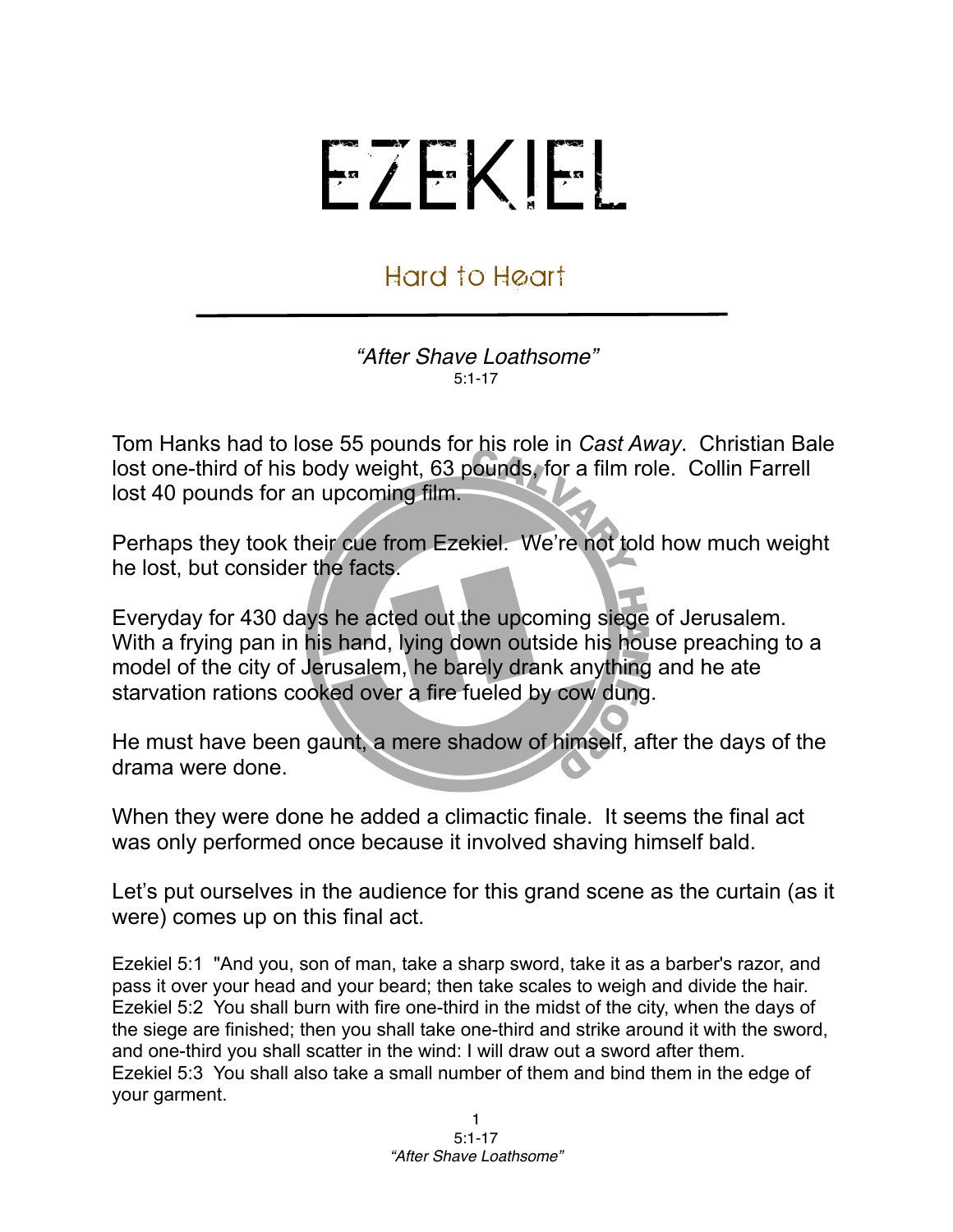Ezekiel 5:4 Then take some of them again and throw them into the midst of the fire, and burn them in the fire. From there a fire will go out into all the house of Israel.

It's interesting to note that Ezekiel did the same things, performed the same acts, for more than a year.

- From the point of view of Ezekiel as God's minister it reminds us that God values faithfulness. It's not easy at all to stay in one place and do basically the same thing. A lot of Christians grow weary in their well-doing because it can seem monotonous.
- From the point of view of those coming to be ministered to it reminds us that you never know when God is going to meet you in a new, special way.

"When the days of the siege are finished" (verse 2) refers to the days of his dramatic representation of the siege, not the actual siege. It was time for the last act.

I wonder how many people were in the audience outside Ezekiel's house that last day? I'm tempted to think not many. However, some shows have quite a long run. *Phantom of the Opera* has been running continuously on Broadway since 1988.

Ezekiel was, after all, God's prophet. We know from verses later in the book that the elders of Israel would come to him seeking a word. So he may have had a sizable group outside his house.

Then, too, word may have gotten out that the performance would end after 430 days.

Ezekiel went through acts one, two, and three. From somewhere he produced a sword. With it he proceeded to shave his hair and beard.

Guys, think about that. It's quite a project to shave-off all your hair and a full beard even with scissors and proper razors. But using a sword?

Shaving-off your hair and beard was symbolic of things like sorrow and judgment. For Ezekiel, who was a priest, it was a reproach. Concerning the priests you read in Leviticus 21:5,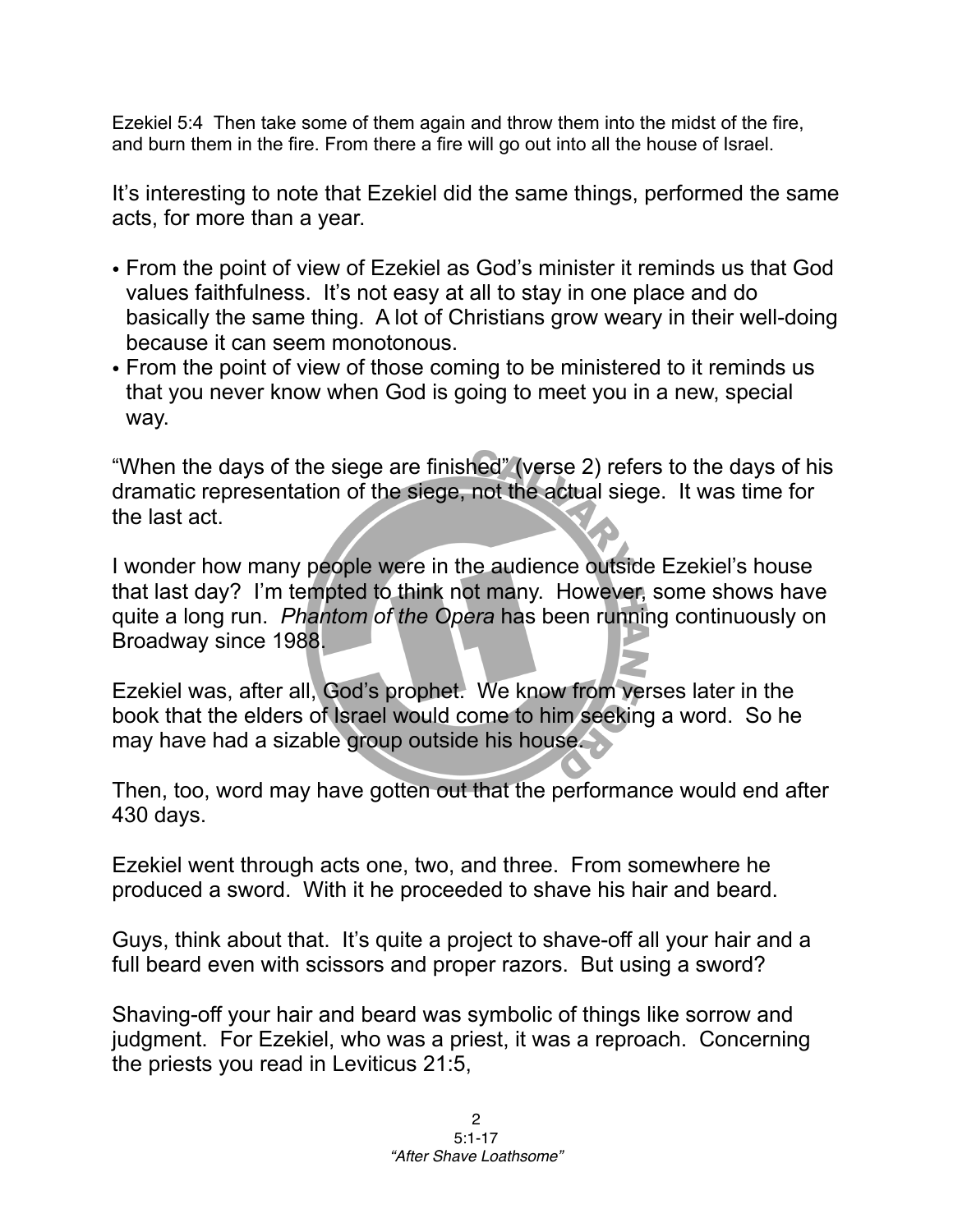Leviticus 21:5 'They shall not make any bald place on their heads, nor shall they shave the edges of their beards nor make any cuttings in their flesh.

Earlier Ezekiel had complained when God asked him to cook his rations using human waste. He did not want to defile himself under the Law of Moses by handling human waste in that manner. Here he went along with God's request.

Why? This shaving didn't defile him. It only disqualified him from functioning as a priest - at least under the Law. Since the Temple would fall, and since Ezekiel would never actually serve as a priest, the shaving was a way for him to put an exclamation point on his personal heartache.

The sins of his fellow Israelites had ruined Ezekiel's life. Yet he continued to minister to them. And he did it in ways that were extreme. His is an important example of the kind of heart we must maintain through our own heartache.

The sword would represent the authority and power of King Nebuchadnezzar.

The hairs of Ezekiel represented individual Israelites:

- 1/3 would "burn with fire in the midst of the city." These would be the casualties during the 18-month siege itself. Elsewhere we read that they resorted to cannibalism because conditions deteriorated so dramatically.
- 1/3 would be struck with the "sword." These are those killed when the Babylonian forces broke through.
- 1/3 would "scatter in the wind." They would be disperses all over the globe. A "sword," that is persecution, would follow after them.

A remnant, however, would be saved. These were represented by the few hairs put in the hem of Ezekiel's garment. Even these, however, according to verse four, would suffer.

What is the "fire" that goes out from them "into all the house of Israel?" It's believed by scholars to be a reference to events that occurred after the siege. Gedaliah was set up to govern Jerusalem. He was a good governor until assassinated. It brought upon the Jews further fury from Babylon.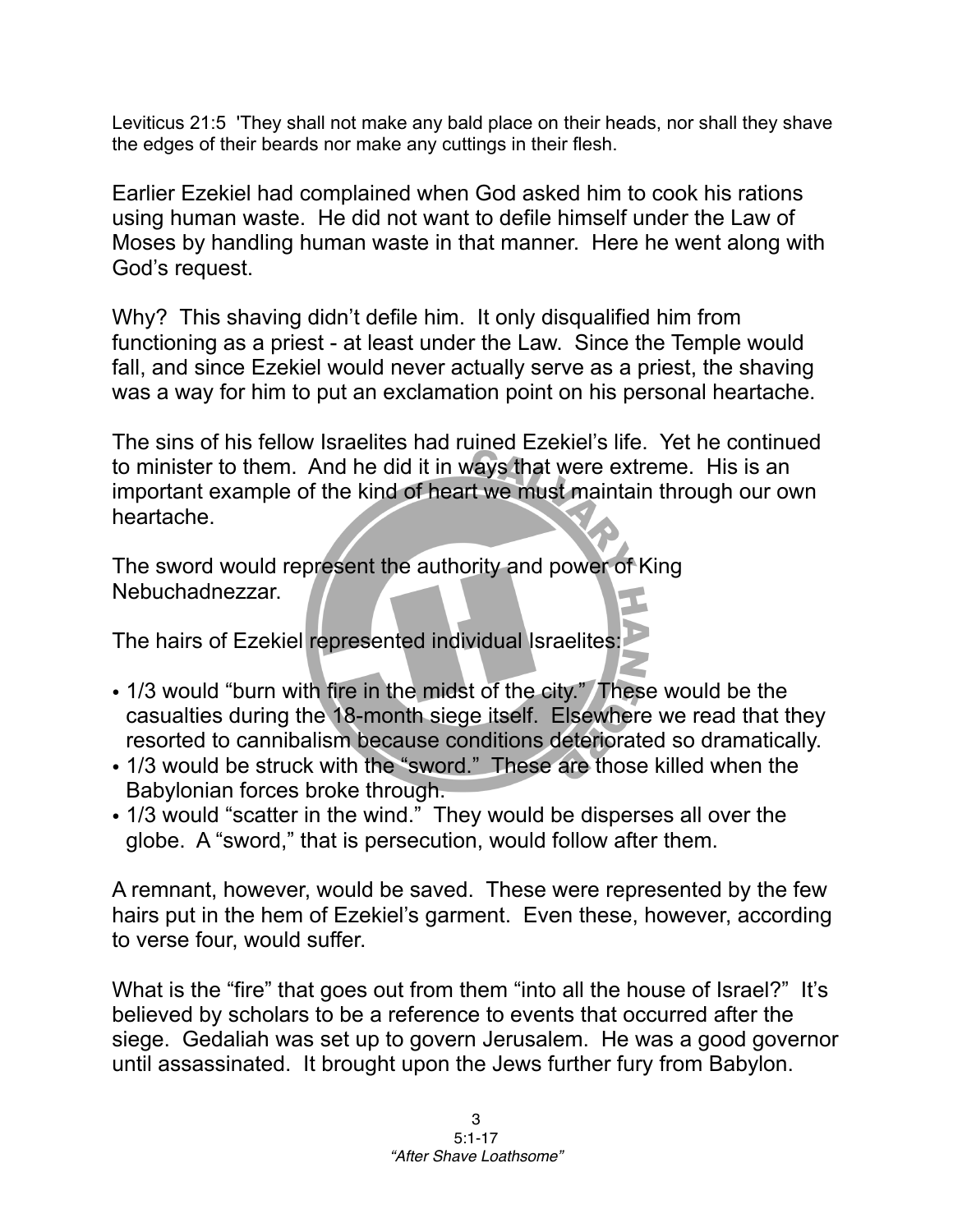I would again point out that the righteous were consigned to suffer with the unrighteous.

When God's prophets found themselves suffering because of the unrighteous they looked beyond them to the Lord and rejoiced in Him. They understood that they were a part of something larger and grander than fairness in this life.

The drama was done. Ezekiel was transitioning into a new phase of ministry. It began with a talk explaining the symbolism of Ezekiel's four act drama.

Ezekiel 5:5 "Thus says the Lord God: 'This is Jerusalem; I have set her in the midst of the nations and the countries all around her.

Ezekiel 5:6 She has rebelled against My judgments by doing wickedness more than the nations, and against My statutes more than the countries that are all around her; for they have refused My judgments, and they have not walked in My statutes.' Ezekiel 5:7 Therefore thus says the Lord God: 'Because you have multiplied disobedience more than the nations that are all around you, have not walked in My

statutes nor kept My judgments, nor even done according to the judgments of the nations that are all around you'-

Ezekiel 5:8 therefore thus says the Lord God: 'Indeed I, even I, am against you and will execute judgments in your midst in the sight of the nations.

Ezekiel 5:9 And I will do among you what I have never done, and the like of which I will never do again, because of all your abominations.

Ezekiel 5:10 Therefore fathers shall eat their sons in your midst, and sons shall eat their fathers; and I will execute judgments among you, and all of you who remain I will scatter to all the winds.

Ezekiel 5:11 'Therefore, as I live,' says the Lord God, 'surely, because you have defiled My sanctuary with all your detestable things and with all your abominations, therefore I will also diminish you; My eye will not spare, nor will I have any pity.

Ezekiel 5:12 One-third of you shall die of the pestilence, and be consumed with famine in your midst; and one-third shall fall by the sword all around you; and I will scatter another third to all the winds, and I will draw out a sword after them.

One thing to note is that a lot of times in the Bible God immediately defines what He has just presented in the form of symbols. The signs in the Bible are not meant to confuse or confound but to communicate.

Had Israel really done more "wickedness" than the pagan nations around her?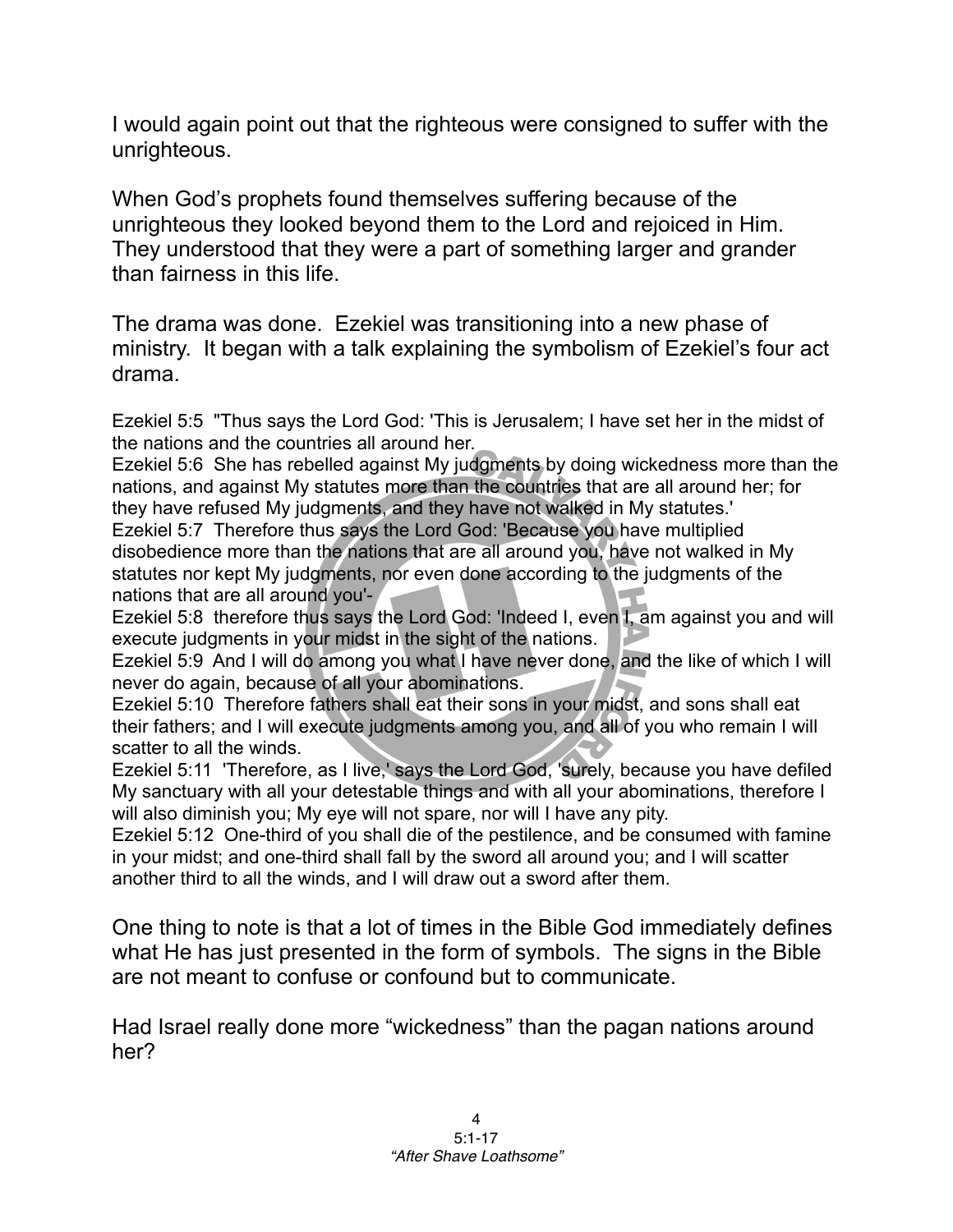Yes, in the sense that the Jews knew better than to act as pagans. They had greater revelation and with it came greater responsibility. Their sin was not out of ignorance but deliberate.

Same with us. Sin among Christians is worse than it is in the world. We are quick to decry various sins among nonbelievers. That might be OK, even necessary. But we must be even quicker to deal with sin in our own hearts and in our midst as an assembly. We don't get a pass because we're already saved.

Here you have the interpretation of the cutting of the hair into thirds. You also get a little more detail - like "fathers shall eat [cannibalize] their sons" and vice-versa.

Why so severe? Well, God had already tried to reason with His people for centuries through the prophets. They had willfully, deliberately, arrogantly refused to repent. What other alternatives were there to bring them back to their spiritual senses?

In Second Chronicles 36:15-17 you read,

2 Chronicles 36:15 And the Lord God of their fathers sent warnings to them by His messengers, rising up early and sending them, because He had compassion on His people and on His dwelling place.

2 Chronicles 36:16 But they mocked the messengers of God, despised His words, and scoffed at His prophets, until the wrath of the Lord arose against His people, till there was no remedy.

2 Chronicles 36:17 Therefore He brought against them the king of the Chaldeans, who killed their young men with the sword in the house of their sanctuary, and had no compassion on young man or virgin, on the aged or the weak; He gave them all into his hand.

While their Temple stood they had blown-off proper worship. They had become idolators. So the Lord would take away the Temple. Perhaps if they were unable to worship it would create a longing within them for the things of the Lord.

In one sense God was simply giving them over to themselves. Having rejected Him they were in a downward spiral to destruction anyway. At least by His direct intervention He could show them His jealousy and with it His love.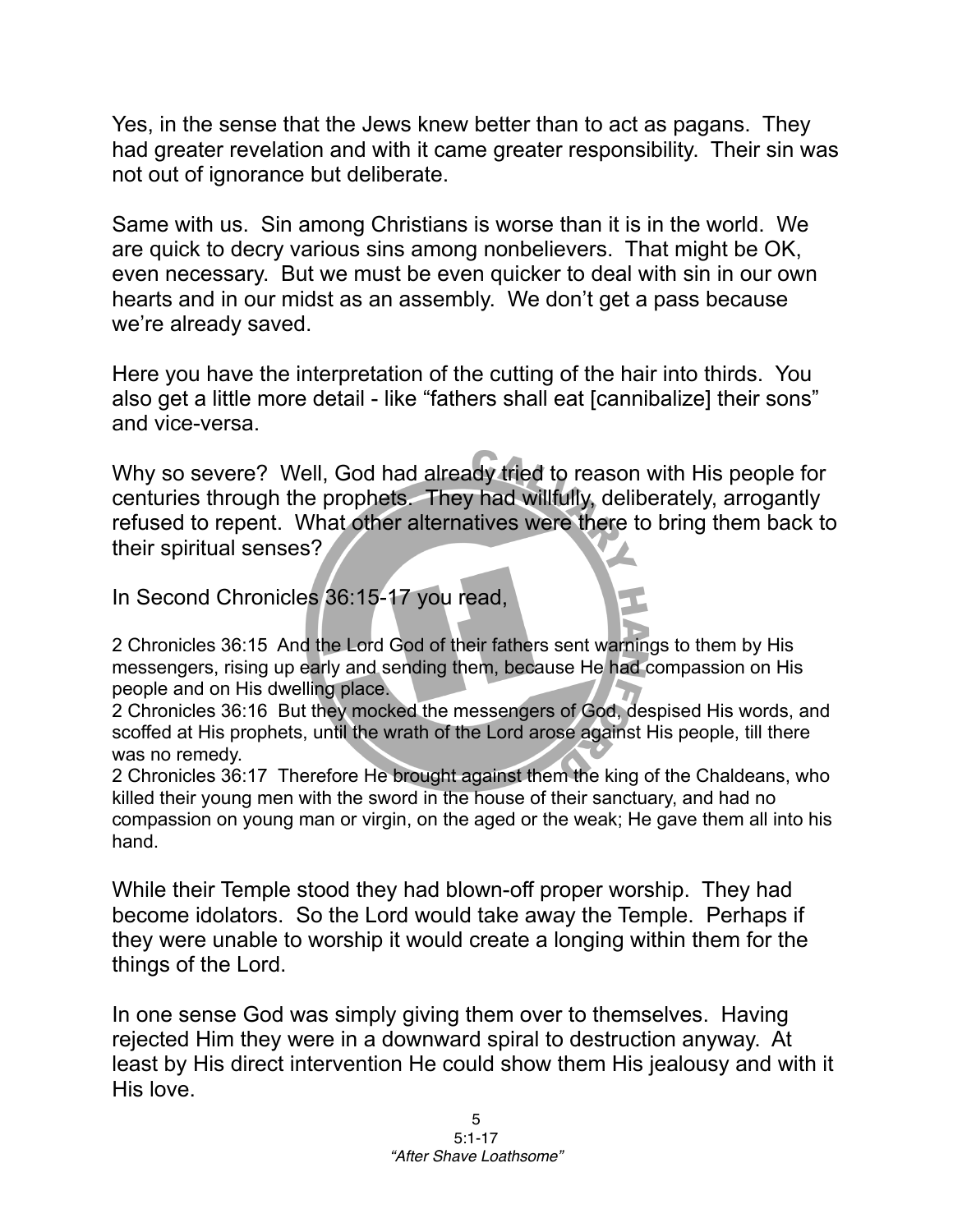For our purposes, key in on verse eleven. They had defiled God's sanctuary with their detestable things and abominable practices. Whether it is my physical body, or whether it is the church as the body of Christ, we must guard against anything detestable or abominable.

Those two words, detestable and abominable, sound so bad that we can't really relate to them. But in the context of Israel they refer to idolatry and idol worship.

That puts a slightly different spin on them. For example: The New Testament tells us that covetousness is idolatry. Whenever I covet something or someone I am expressing dissatisfaction in my relationship with God. I am saying to God that without some person or some thing I cannot be satisfied. So that person or that thing is now my idol.

Our chapter ends with God telling Israel He was going to use them to minister to others - but not in the way they'd like!

Ezekiel 5:13 'Thus shall My anger be spent, and I will cause My fury to rest upon them, and I will be avenged; and they shall know that I, the Lord, have spoken it in My zeal, when I have spent My fury upon them.

Ezekiel 5:14 Moreover I will make you a waste and a reproach among the nations that are all around you, in the sight of all who pass by.

Ezekiel 5:15 'So it shall be a reproach, a taunt, a lesson, and an astonishment to the nations that are all around you, when I execute judgments among you in anger and in fury and in furious rebukes. I, the Lord, have spoken.

Ezekiel 5:16 When I send against them the terrible arrows of famine which shall be for destruction, which I will send to destroy you, I will increase the famine upon you and cut off your supply of bread.

Ezekiel 5:17 So I will send against you famine and wild beasts, and they will bereave you. Pestilence and blood shall pass through you, and I will bring the sword against you. I, the Lord, have spoken.' "

Israel was chosen by God to represent His glory among the nations of the world. As the Gentiles looked to Israel they were supposed to see what it meant to know the living God and experience His grace and mercy.

Israel rejected God but they would go on being His witness. Only now the things the Gentiles would see through them would be the Lord's zeal to discipline His wayward people.